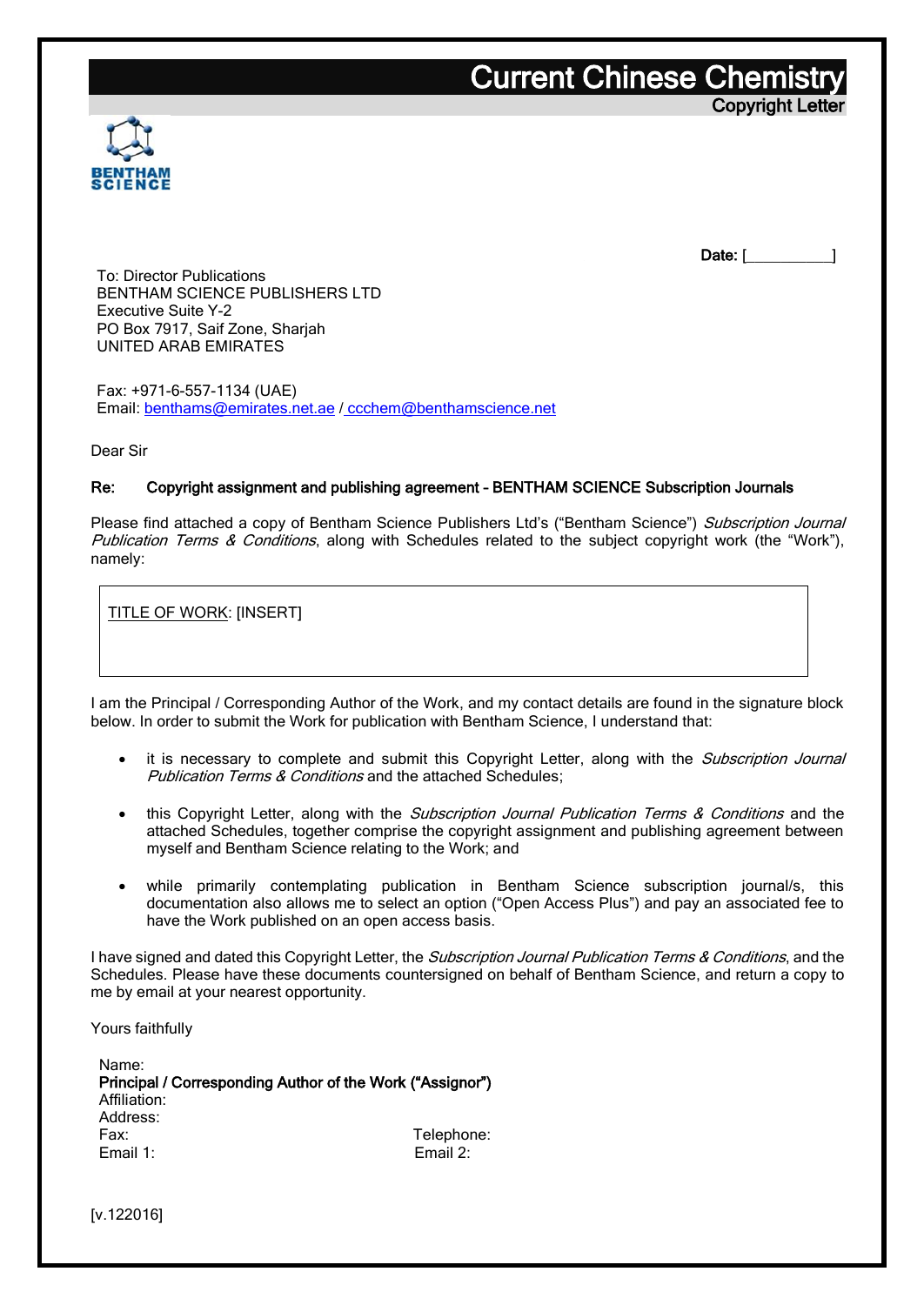### SUBSCRIPTION JOURNAL PUBLICATION TERMS & CONDITIONS

#### **BACKGROUND**

- 1.1. The "Work" is the research article, review article, letter, clinical trial study, report, article, or other copyright work, as identified in the Copyright Letter and further detailed in Schedule 1: Details of the Work (including such form of the copyright work submitted to Bentham Science for publication pursuant to clause [4](#page-1-0), below), but excluding (except where context otherwise requires) any diagrams, figures or illustration specifically identified to Bentham Science pursuant to claus[e 3.2,](#page-1-1) below.
- 1.2. Bentham Science and the Assignor agree that these Subscription Journal Publication Terms & Conditions, along with the details set-out in the Copyright Letter and in the Schedules, comprise the agreement between the parties relating to Work (the "Agreement").

#### **AUTHORS**

- 2.1. The individual/s identified in Schedule 2: Authors are the authors of the Work ("Author/s"). The Assignor represents and warrants that he or she has full right and power to enter into this Agreement, and (where the Assignor is not the sole author) that the Author/s of the Work consent and agree to the terms of this Agreement and have irrevocably granted all rights in the Work to the Assignor for assignment to Bentham Science in accordance with the terms of this Agreement. Upon request from Bentham Science, the Assignor shall at his/her own expense provide written evidence of the same to Bentham Science.
- 2.2. The Assignor represents and warrants that the Author/s have, to the fullest extent permitted by applicable law, waived or undertaken to refrain from enforcing against Bentham Science, their moral rights in the Work. Upon request from Bentham Science, the Assignor shall at his/her own expense provide written evidence of the same to Bentham Science.

#### 3. COPYRIGHT ASSIGNMENT

- 3.1. Subject to clause [3.2,](#page-1-1) in consideration of the mutual undertakings contained herein, the Assignor hereby assigns to Bentham Science absolutely with full title guarantee the following rights throughout the world:
	- (a) the entire copyright and all other rights in the nature of copyright subsisting in the Work and in all preliminary drafts or earlier versions of the Work;
	- (b) all other rights in the Work of whatever nature (but, for the avoidance of doubt, excluding any intellectual property rights in any theory, apparatus or invention expressed in the Work), whether now known or created in the future, to which the Assignor is now, or at any time after the date of this Agreement may be, entitled by virtue of the laws in force in any part of the world; and
	- (c) all rights in and to all physical and digital materials of any kind which embody the Work in whole or in part;

together with all related rights and powers arising or accrued, including the right to bring, make, oppose, defend, appeal and obtain relief (and to retain any damages recovered) in respect of any infringement, or any other cause of action arising from ownership, of any of these assigned rights, whether occurring before, on, or after the date of this Agreement.

<span id="page-1-1"></span>3.2. To the extent that copyright in any of the diagrams, illustrations or figures incorporated into the Work does not belong to the Assignor, the Assignor undertakes to specifically identify such diagrams, illustrations or figures to Bentham Science, and to procure (and warrants that it

has procured) for Bentham Science such rights as will enable Bentham Science to use (without limitation) such diagrams, illustrations and figures, without restriction, in the course of publishing the Work. Where context requires, references to "Work" in this Agreement shall include references to such diagrams, illustrations or figures.

Bentham Science may charge, assign and/or license the benefit of this Agreement in whole or in part, including (without limitation) any and all rights assigned to Bentham Science hereunder, and the benefit of any representations, warranties, indemnities and undertakings of the Assignor, to any third party.

#### <span id="page-1-0"></span>DELIVERY AND PUBLISHING

- 4.1. Bentham Science offers publishing via a variety of methods. The parties agree that, at a minimum, and subject to the terms of this Agreement, the Work shall be published in the subscription journal specified, in Schedule 3: Publishing. Additionally, if so specified in the space provided in *Schedule 3: Publishing* in respect of "Open Access Plus", and subject to the commercial terms specified therein and the other terms of this Agreement, the Work shall be made available, by Bentham Science, on an open access basis under the terms of the Creative Commons Attribution 4.0 International Public License (CC-BY 4.0), a copy of which is available at: <https://creativecommons.org/licenses/by/4.0/legalcode> .
- 4.2. The Assignor may, if so specified in the space provided in Schedule 1: Details of the Work, opt to have Bentham Science, or its third party contractor, provide a short animated video summarising the salient aspects of the Work, on the basis that all rights, title and interest in such short animated video shall become part of the Work for the purposes of this Agreement. The provision of such service by Bentham Science or its third party contractor shall be subject to the prevailing terms and rates relating to such service. Such animated video shall be made available, by Bentham Science, on an open access basis under the terms of the Creative Commons Attribution 4.0 International Public License (CC-BY-NC-ND 4.0), a copy of which is available at https://creativecommons.org/licenses/by-nc-nd/4.0/, and Bentham Science shall retain all rights to exploit the video commercially.
- 4.3. The Assignor undertakes to provide to Bentham Science, by the deadline specified in Schedule 1: Details of the Work (the "Submission Deadline"), an electronic copy of the Work in a high-quality, professionally prepared, production-ready format. The Assignor undertakes to ensure that all pages of the Work so submitted have been proof-read carefully, and that all diagrams, illustrations, figures and captions, are of excellent quality, with regard to both substance and form.
- 4.4. The Assignor represents and warrants that the Work has been prepared in accordance with the relevant Guidelines, and checked for all possible linguistic inconsistencies and errors, including grammar, style and typography, by someone with a high command of the English language and familiarity with academic writing in the English language. ("Guidelines" means the Instructions to Authors available on the Bentham Science website, as well as the Aims & Scope applicable to the relevant Bentham Science publication). Bentham Science's nominated service provider, Bentham Science, offers English language support services which Assignor may elect to utilise in respect of the Work by completing the applicable box in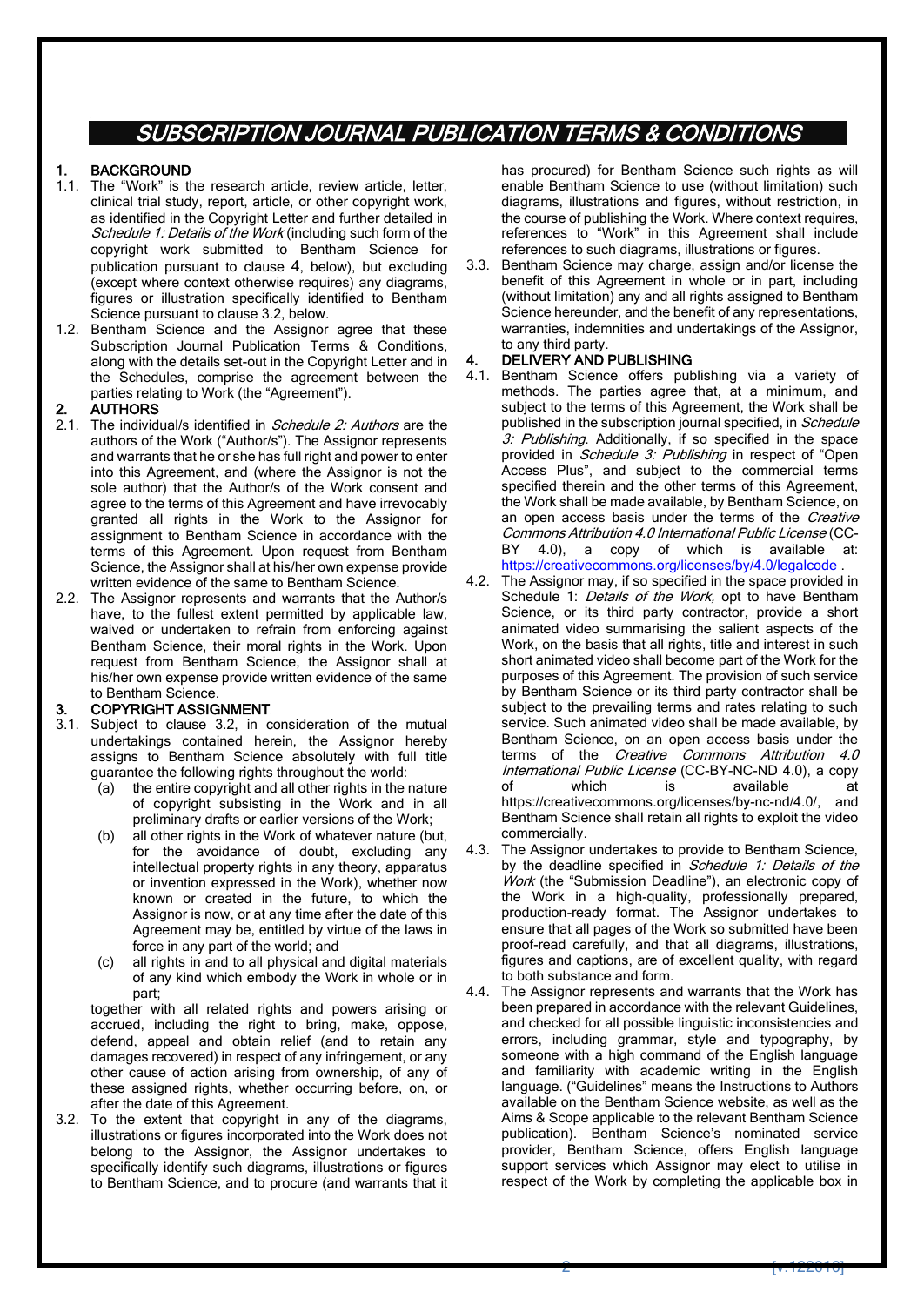Schedule 1: Details of the Work. The provision of such services by Bentham Science shall be subject to Bentham Science's prevailing terms and rates relating to such type of optional support.

- 4.5. In the space provided in Schedule 1: Details of the Work, the Assignor shall disclose whether or not the Work reports experiments involving humans or animals.
- 4.6. Bentham Science shall be entitled to carry-out such minor amendments or adjustments to the Work as it considers necessary in order to ensure conformity with Bentham Science's production and presentation requirements. If Bentham Science notifies the Assignor that the Work requires amendments or adjustments beyond what Bentham Science considers to be minor, then the Assignor may opt to either: i. address such issues directly (within a reasonable timeframe specified by Bentham Science), or ii. instruct Bentham Science to address such issues. If the Assignor instructs Bentham Science to address the issues, Bentham Science's terms and rates relating to this type of optional support shall apply, and Bentham Science shall confirm the likely costs to the Assignor before commencing any such work.
- 4.7. For quality monitoring purposes, Bentham Science will seek a review of the Work by specialists familiar with the subject matter. The Assignor acknowledges and agrees that acceptance of the Work by Bentham Science and publication of the same shall be subject to positive peer review by independent referees. Bentham Science may consult such referees as it considers appropriate, including referees identified by reference to publication records, recommendations of editorial board members, or otherwise.
- 4.8. Nothing in this Agreement shall restrict Bentham Science, as assignee of the copyright in the Work, from publishing and marketing the Work in any manner (including via third parties such as third party aggregators). Bentham Science reserves the right to refrain from publishing the Work, or to withdraw the Work from circulation following publication, at its own discretion. Without limitation, Bentham Science may exercise this right if it determines that the Work contains language errors that exceed 5% or more of the total Work (based on total word count), if the work fails to conform with Bentham Science's production and presentation requirements, if the work attracts undesirable or negative publicity that Bentham considers may impact on the reputations of the Author/s or Bentham Science, and/or for its own commercial reasons.

#### 5. CONFLICTS

The Assignor shall disclose, in Schedule 1: Details of the Work, details relating to all actual or potential conflicts of interest relating to the Work, and all financial contributions relevant to the Work and its publication pursuant to this Agreement. If requested by Bentham Science, the Assignor shall provide Bentham Science with any further information it may request in respect of such matters.

#### <span id="page-2-0"></span>6. WARRANTIES

The Assignor warrants and undertakes that, as at the date of this Agreement:

- (a) the Work does not contain any plagiarism; the Work is the original work of the Author/s, and has not been copied wholly or substantially from any other work or material or any other source; Bentham Science Publishers uses the iThenticate software to detect instances of overlapping and similar text in submitted manuscripts. iThenticate software checks content against a database of periodicals, the Internet, and a comprehensive article database.
- (b) the Assignor is the sole legal and beneficial owner of the rights purported to be assigned pursuant to this

Agreement, and (if applicable) the Assignor has obtained any and all necessary assignments or other permissions from co-authors and/or employers to ensure that the Assignor is able to comply with its obligations and to assign the rights purported to be assigned pursuant to this Agreement;

- (c) the Assignor is exclusively entitled to give all warranties, indemnities, assurances, confirmations, waivers and agreements set out in this Agreement;
- (d) the Work has not been published by any third party, or submitted to any third party for consideration for publication, and will not be published by any third party or submitted to any third party for consideration by or on behalf of the Assignor or any of the Author/s;
- (e) once the Work has been submitted to Bentham Science for publication in accordance with clause [4](#page-1-0), the Assignor will not attempt to withdraw the Work from publication;
- (f) the Assignor has not assigned or granted to any third party any of the rights assigned or granted pursuant to this Agreement;
- (g) the exploitation of the rights assigned or granted by this Agreement will not infringe the rights of any third party, including without limitation, any third party intellectual property rights and any rights to register the same;
- (h) the Assignor is unaware of any infringement, or likely infringement, of any of the rights assigned or granted pursuant to this Agreement;
- (i) the rights assigned by this Agreement are free from any security interest, option, mortgage, charge or lien;
- (j) the Work is factually accurate and contains no matter which is scandalous, libellous, unlawful, or otherwise actionable;
- (k) there are no actual or potential conflicts of interest, except as specified in Schedule 1: Details of the Work;
- (l) there has been no financial contribution to the Work, except as specified in Schedule 1: Details of the Work; and
- (m) there have been no experiments involving humans or animals, except as specified in Schedule 1: Details of the Work.

#### 7. INDEMNITIES

- 7.1. The Assignor shall indemnify Bentham Science against all liabilities, costs, expenses, damages and losses (including any direct, indirect or consequential losses, loss of profit, loss of reputation and all interest, penalties and legal costs (calculated on a full indemnity basis) and all other professional costs and expenses) suffered or incurred by Bentham Science arising out of or in connection with:
	- (a) any breach by the Assignor of any of the warranties contained in clause [6](#page-2-0); and
	- (b) the enforcement of this Agreement.
- 7.2. At the request of Bentham Science, and at the Assignor's own expense, the Assignor shall provide all reasonable assistance to enable Bentham Science to resist any claim, action or proceedings brought against Bentham Science as a consequence of any breach by the Assignor of the warranties contained in clause [6](#page-2-0). This indemnity shall apply whether or not Bentham Science has been negligent or at fault.

#### 8. FURTHER ASSURANCE

8.1. At its own expense the Assignor shall, and shall use all reasonable endeavours to procure that any necessary third party shall, promptly execute such documents and perform such acts as may reasonably be required for the purpose of giving full effect to this Agreement, including assisting Bentham Science in perfecting title, defending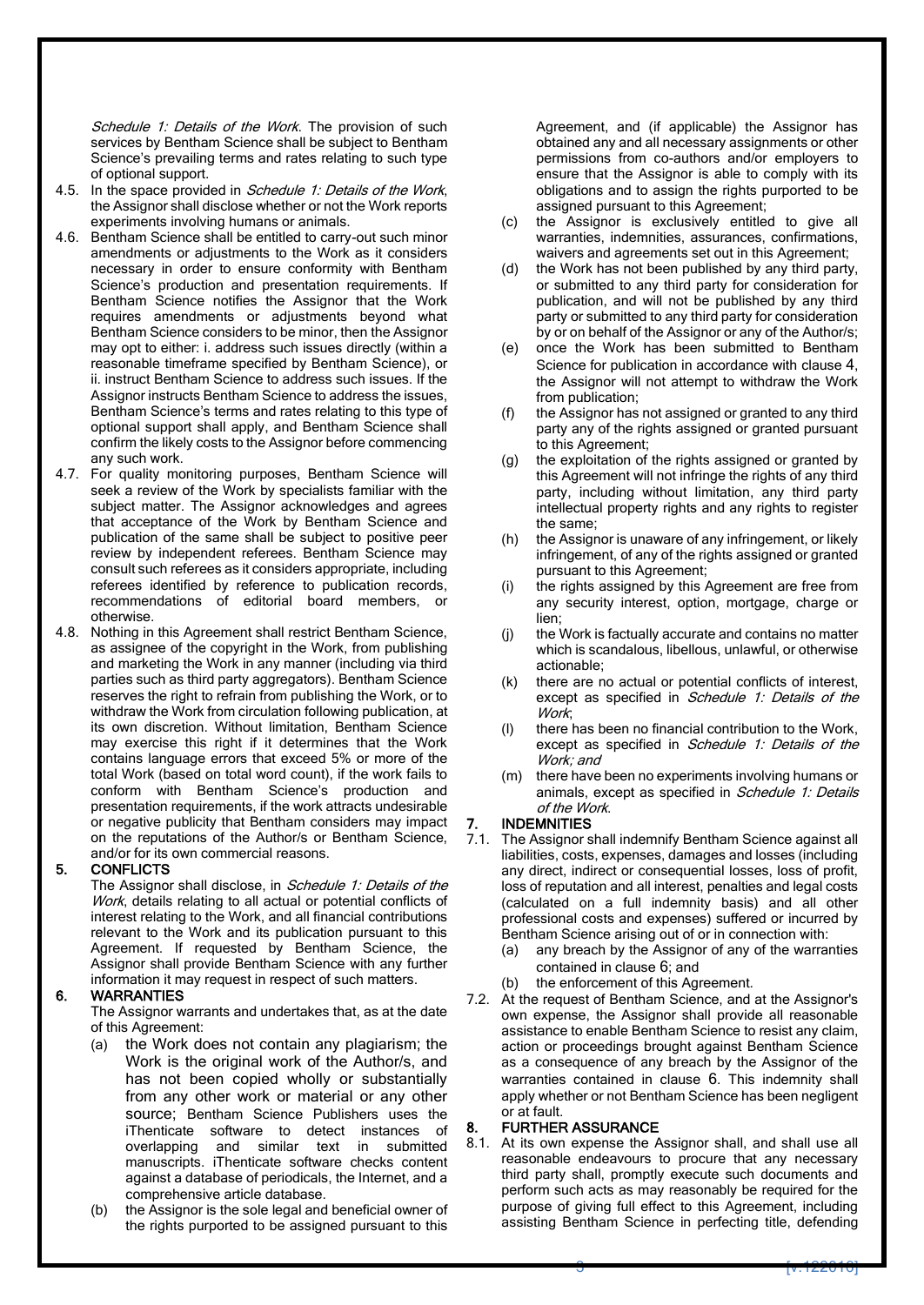and enforcing the copyright or any other rights granted to Bentham Science pursuant to this Agreement, and assisting with any other proceedings which may be brought by or against Bentham Science against or by any third party relating to the rights assigned by this Agreement.

- 8.2. The Assignor irrevocably appoints Bentham Science to be its attorney in its name and on its behalf to execute documents, use the Assignor's name and do all things which are necessary or desirable for Bentham Science to obtain for itself or its nominee the full benefit of this Agreement. This power of attorney is irrevocable as long as any of the Assignor's obligations under this Agreement remain undischarged. The attorney may, in any way it thinks fit and in the name and on behalf of the Assignor:
	- (a) take any action that this Agreement requires the Assignor to take;
	- (b) exercise any rights which this Agreement gives to the Assignor; and
	- (c) appoint and remove one or more substitute attorneys with full power as the Assignor's attorney on terms that the attorney thinks fit.

The Assignor must ratify and confirm everything that the attorney and any substitute attorney does or arranges using the powers granted under this clause.

#### 9. BENTHAM SCIENCE - PRIVACY POLICY

Bentham Science Publishers Ltd. is committed to respecting your privacy. Please visit our privacy policy at [https://benthamscience.com/privacy-policy.php.](https://benthamscience.com/privacy-policy.php)We describe how we collect and use your information, and the rights you have in relation to such information. We are the data controller of the personal data you provide to us for

processing in accordance with this privacy notice.

#### 10. GENERAL TERMS

10.1. Entire agreement: This Agreement constitutes the entire agreement between the parties and supersedes and extinguishes all previous agreements, promises, assurances, warranties, representations and understandings between them, whether written or oral, relating to its subject matter. Each party agrees that it shall have no remedies in respect of any statement, representation, assurance or warranty (whether made innocently or negligently) that are not set out in this Agreement. Each party agrees that it shall have no claim for innocent or negligent misrepresentation or negligent misstatement based on any statement in this Agreement.

- 10.2. Confidentiality: Each party undertakes that it will not at any time hereafter use, divulge or communicate to any person, except to its professional representatives or advisers or as may be required by law or any legal or regulatory authority, any confidential information concerning the business or affairs of the other party which may have or may in future come to its knowledge and each of the parties shall use its reasonable endeavours to prevent the publication or disclosure of any confidential information concerning such matters.
- 10.3. Waiver: No failure or delay by a party to exercise any right or remedy provided under this Agreement or by law shall constitute a waiver of that or any other right or remedy, nor shall it prevent or restrict the further exercise of that or any other right or remedy. No single or partial exercise of such right or remedy shall prevent or restrict the further exercise of that or any other right or remedy.
- 10.4. Variation: No variation of this Agreement shall be effective unless it is in writing and signed by the parties (or their authorised representatives).
- 10.5. Severance: If any provision or part-provision of this Agreement is or becomes invalid, illegal or unenforceable, it shall be deemed modified to the minimum extent necessary to make it valid, legal and enforceable. If such modification is not possible, the relevant provision or partprovision shall be deemed deleted. Any modification to or deletion of a provision or part-provision under this clause shall not affect the validity and enforceability of the rest of this Agreement. If any provision or part-provision of this Agreement is invalid, illegal or unenforceable, the parties shall negotiate in good faith to amend such provision so that, as amended, it is legal, valid and enforceable, and, to the greatest extent possible, achieves the intended commercial result of the original provision.
- 10.6. Governing law and jurisdiction: This Agreement and any dispute or claim arising out of or in connection with it or its subject matter or formation (including non-contractual disputes or claims) shall be governed by and construed in accordance with the law of the Dubai International Financial Centre. Each party irrevocably agrees that the courts of the Dubai International Financial Centre shall have non-exclusive jurisdiction to settle any dispute or claim arising out of or in connection with this Agreement or its subject matter or formation (including non-contractual disputes or claims).

We agree to the terms as set out in the Agreement.

| Signed by:      | Signed by:                                                 |
|-----------------|------------------------------------------------------------|
| (signature)     | (signature)                                                |
| (print name)    | (print name)                                               |
| <b>ASSIGNOR</b> | For and on behalf of <b>BENTHAM SCIENCE PUBLISHERS LTD</b> |
|                 |                                                            |
|                 |                                                            |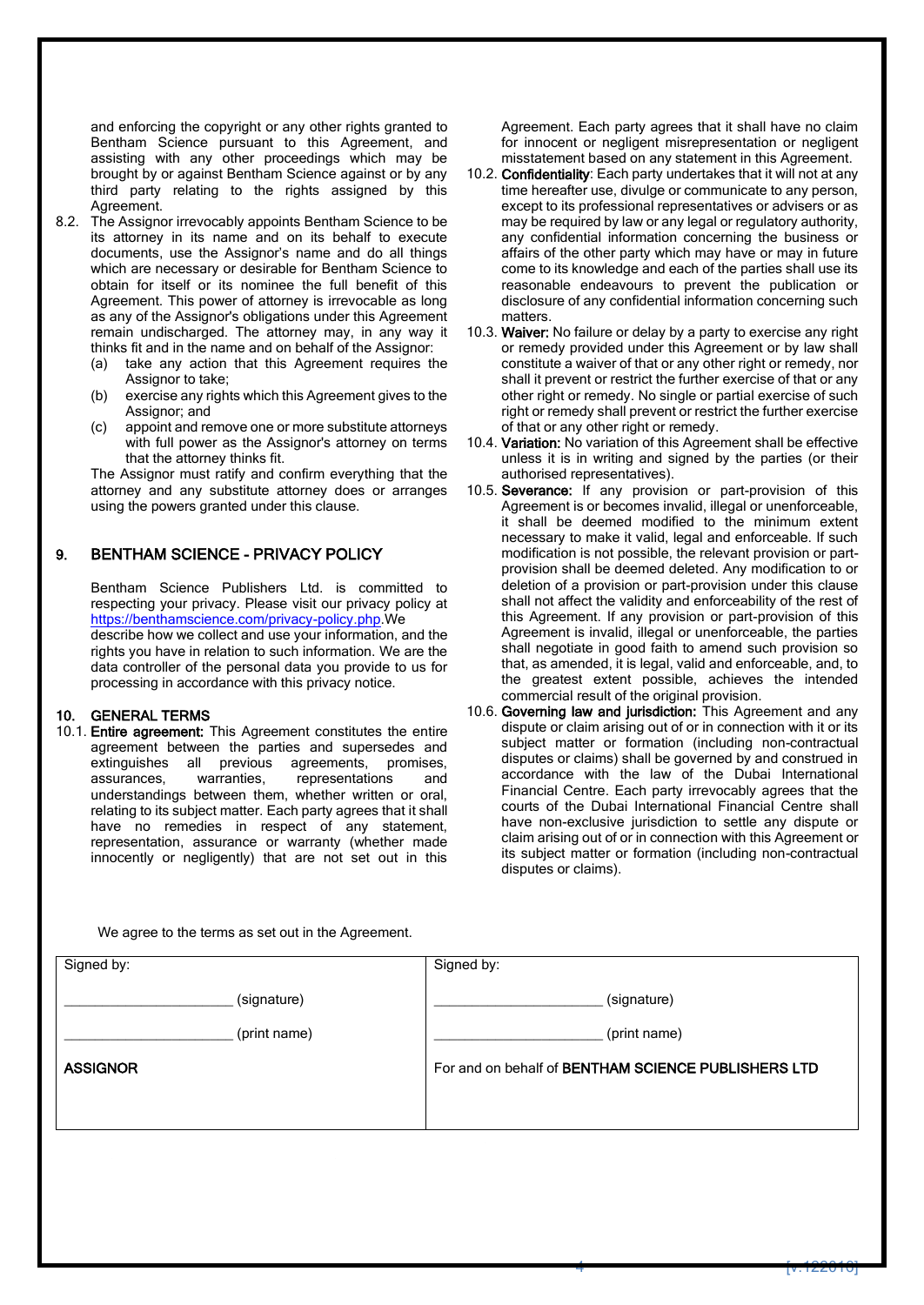## SCHEDULE 1: ARCHIVING POLICY

By signing the Copyright Letter, the authors retain the rights of self-archiving (subject to certain restrictions).

Following are the important features of the self-archiving policy of Bentham Science journals:

a) Authors can deposit the first draft of a submitted article on their personal websites or their institution's repositories for personal use, internal institutional use, or for permitted scholarly posting only.

b) Authors may deposit the ACCEPTED VERSION of the peer-reviewed article on their personal websites, their institution's repository or the non-commercial repositories, PMC and arXiv, after 12 MONTHS of publication on the journal website. For personal use, internal institutional use, or for permitted scholarly posting only.

c) In case of (b) above, an acknowledgement must be given to the original source of publication and a link must be inserted to the published article on the journal's/publisher's website. The link to the original source of publication should be provided by inserting the DOI number of the article in the following sentence: "The published manuscript is available at EurekaSelect via [http://www.eurekaselect.com/\[insert](http://www.eurekaselect.com/%5Binsert) DOI].'

d) If the research is funded by NIH, Wellcome Trust or any other Open Access Mandate, authors are allowed the archiving of published versions of manuscripts in the nominated institutional repositories, after the mandatory embargo period. Authors should first contact the Editorial Office of the journal for information about

We agree to the terms as set out in the Agreement.

depositing a copy of the manuscript to a repository. Consistent with the copyright agreement, Bentham Science does not allow archiving of FINAL PUBLISHED VERSION of manuscripts unless under an Open Access mandate as above. Archiving, under any of the above mentioned Open Access mandates, is done under the terms of the Creative Commons License CC BY-NC-ND 4.0 - Attribution-NonCommercial-NoDerivatives 4.0 International.

e) There is no embargo on the archiving of articles published under the OPEN ACCESS PLUS category. Authors are allowed deposition of such articles on institutional, non-commercial repositories and personal websites immediately after publication on the journal website. This is done under the terms of the Creative Commons Attribution 4.0 International Public License CC-BY 4.0.

f) In case of any form of archiving, an acknowledgement must be given to the original source of publication and a link must be inserted to the published article on the journal's/publisher's website. The link to the original source of publication should be provided by inserting the DOI number of the article in the following sentence: "The published manuscript is available at EurekaSelect via [http://www.eurekaselect.com/\[insert](http://www.eurekaselect.com/%5Binsert) DOI]."

| Signed by:      |              |  |
|-----------------|--------------|--|
|                 | (print name) |  |
| <b>ASSIGNOR</b> |              |  |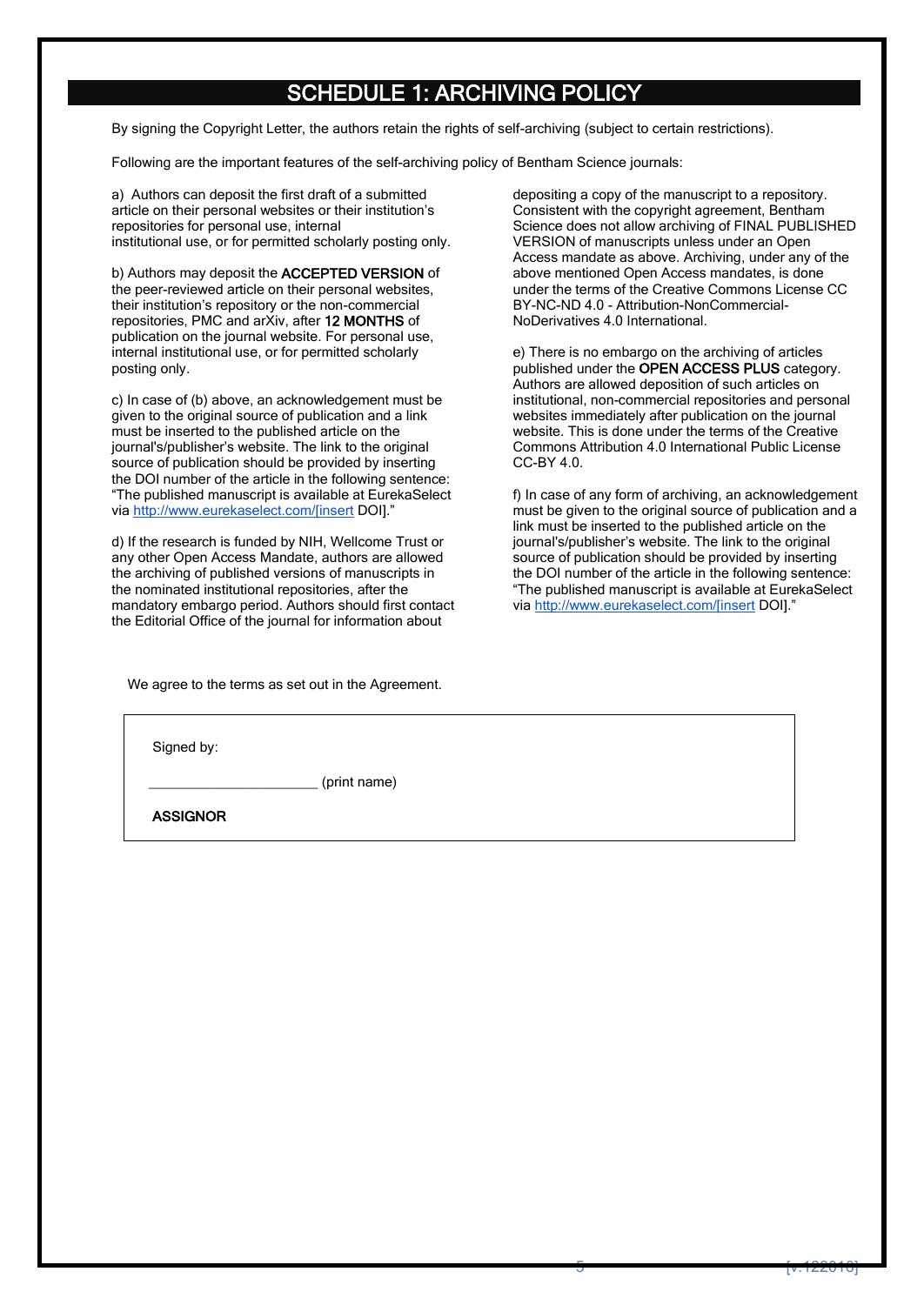| <b>SCHEDULE 2: DETAILS OF THE WORK</b>                                                                                                                                                                                                            |  |
|---------------------------------------------------------------------------------------------------------------------------------------------------------------------------------------------------------------------------------------------------|--|
| <b>TITLE OF WORK: [INSERT]</b>                                                                                                                                                                                                                    |  |
| Review Article<br><b>Current Frontier</b><br><b>TYPE OF WORK [SELECT ONE]:</b><br><b>Research Article</b>                                                                                                                                         |  |
| Perspective<br><b>Case Report</b><br><b>Letter Article</b>                                                                                                                                                                                        |  |
| <b>Systematic Review</b><br><b>Clinical Trial Study</b>                                                                                                                                                                                           |  |
| <b>DESCRIPTION OF WORK: [INSERT]</b>                                                                                                                                                                                                              |  |
| <b>SUBMISSION DEADLINE: [INSERT]</b>                                                                                                                                                                                                              |  |
| <u>APPROXIMATE SPECIFICATIONS: [</u><br>] words; [<br>] pages; [<br>] images/drawings/figures                                                                                                                                                     |  |
| Is the Work likely to be of particular interest to pharmaceutical or biotechnology companies?                                                                                                                                                     |  |
| $[$ ] YES<br>[ ] NO                                                                                                                                                                                                                               |  |
| If Yes, provide details of the company that you believe will be interested in your submission, together with a brief summary of<br>why you think this will be of interest.                                                                        |  |
|                                                                                                                                                                                                                                                   |  |
| DECLARATION OF COMPLIANCE WITH APPLICABLE STANDARDS:<br>1. Does the Work report experiments involving human subjects?<br>[ ] YES<br>$[$ $]$ NO                                                                                                    |  |
| If Yes, were the reported experiments in accordance with the ethical standards of the committee responsible for human<br>$\bullet$<br>experimentation (institutional and national), and with the Helsinki Declaration of 1975, as revised in 2013 |  |
| (http://ethics.iit.edu/ecodes/node/3931)?<br>$[$ ] YES<br>[ ] NO                                                                                                                                                                                  |  |
| (If Yes, the Assignor must submit a copy of the approval and consent-to-disclose form to Bentham Science Publishers by fax<br>or email.)                                                                                                          |  |
| Please state whether Ethical Approval was given, by whom and the relevant Judgement's reference number.                                                                                                                                           |  |
|                                                                                                                                                                                                                                                   |  |
| (If No, the Assignor must mention an institutional or regional guideline.)                                                                                                                                                                        |  |
|                                                                                                                                                                                                                                                   |  |
| 2.<br>Does the Work report experiments involving animals?<br>$[$ ] YES<br>$[$ $]$ NO                                                                                                                                                              |  |
| If Yes, were the reported experiments in accordance with the standards set forth in one of below national guidelines<br>and regulations:                                                                                                          |  |
| o The US National Research Council's "Guide for the Care and Use of Laboratory Animals."<br>o The US Public Health Service's "Policy on Humane Care and Use of Laboratory Animals," and "Guide for<br>the Care and Use of Laboratory Animals."    |  |
| o UK: the Animals (Scientific Procedures) Act 1986 Amendment Regulations (SI 2012/3039).                                                                                                                                                          |  |
| $[$ ] YES<br>$[$ $]$ NO                                                                                                                                                                                                                           |  |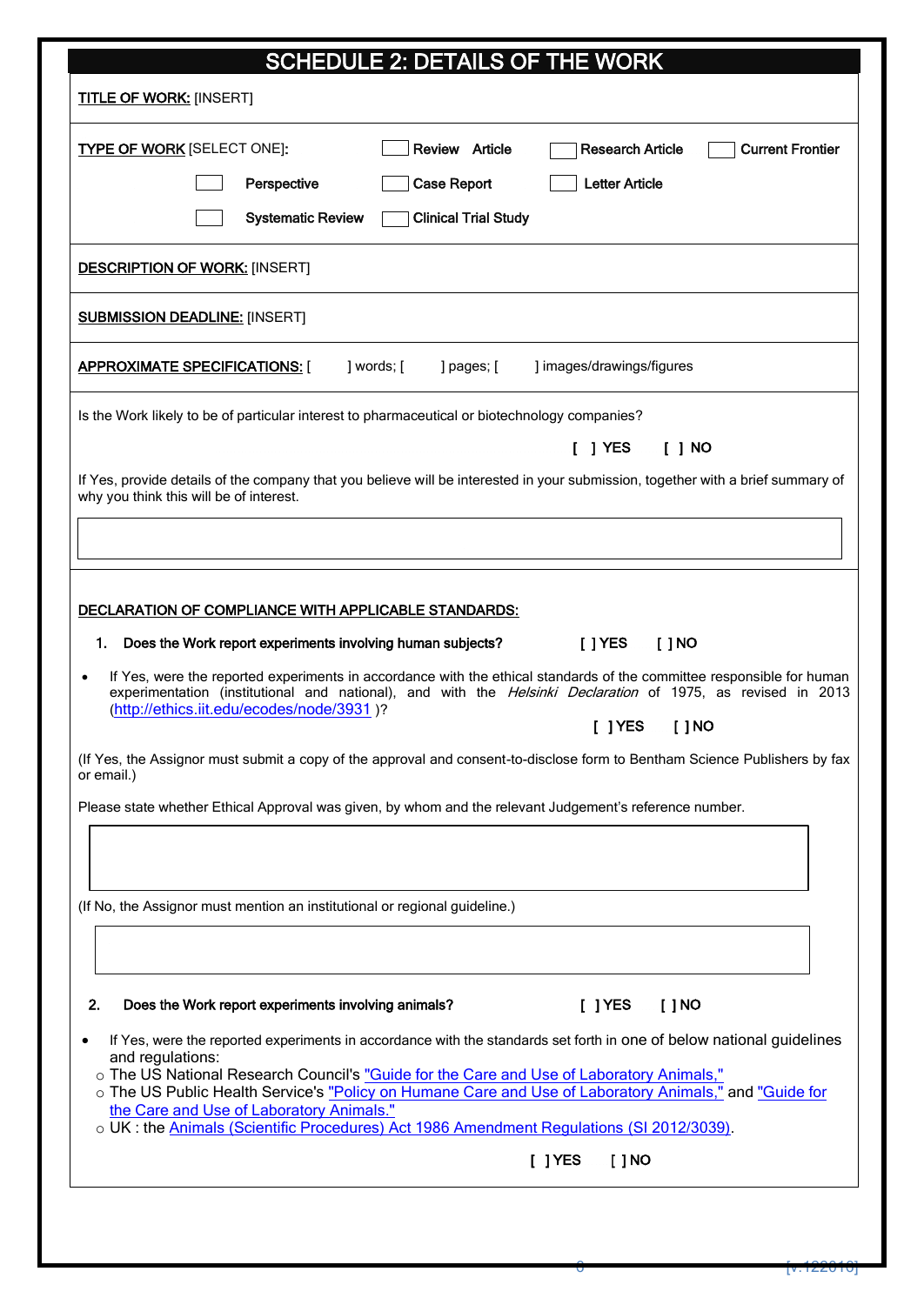(If Yes, the Assignor must submit a copy of the approval to Bentham Science Publishers by fax or email and please also state whether Ethical Approval was given, by whom and the relevant Judgement's reference number.)

(If No, the Assignor must mention an institutional or regional guideline.

#### CONFLICTS OF INTEREST

 $\overline{a}$ 

Conflicts of interest arise when authors, reviewers, or editors have interests (such as financial or personal interests) that are not made clear and that may influence their judgment on the content of their work. Authors and editors who submit work for publication with Bentham Science are required to disclose and acknowledge all forms of financial support relating to the work to be published, all commercial or financial involvement that might present an appearance of a conflict of interest in respect of the work, and all agreements relating to sponsorship of any research upon which the work is based.

Are there any actual, or potential, conflicts of interest? [ ] YES [ ] NO

If Yes, details of the actual or potential conflicts of interest must be set-out in the spaces provided below.

DISCLOSURE REGARDING ACTUAL OR POTENTIAL CONFLICTS OF INTEREST: [INSERT]

#### DISCLOSURE REGARDING THIRD PARTY FINANCIAL CONTRIBUTIONS: [INSERT]

The following details pertain to knowing about the resources, which you directly or indirectly received (from your university or institution supporting you in the completion of your research. However, if you select "No" here, then it refers to you carrying out the work without receiving any third-party financial support, implicating that your study work was carried out using the grants from your own institute (that pays your salary) and that your institute did not receive any grants or funds for your work from a third-party source.

#### B1. Commercial Sponsorship for Research Work

Please provide the following details:

| Type of Support Grant Number:                | <b>Funds Received for Article Preparation and Reviewing:</b>                  |
|----------------------------------------------|-------------------------------------------------------------------------------|
| Name of Institution:                         | Support Provided for Article Writing Assistance, for Drugs,<br>Eauipment etc: |
| Funds Received by the Author or Institution: | Travel Allowances for the Research:                                           |

#### B1. Government Support for Research Work

Please provide the following details:

| Type of Support:     | Funds Received by the Author or Institution: |
|----------------------|----------------------------------------------|
| Name of Institution: | Travel Allowances for the Research:          |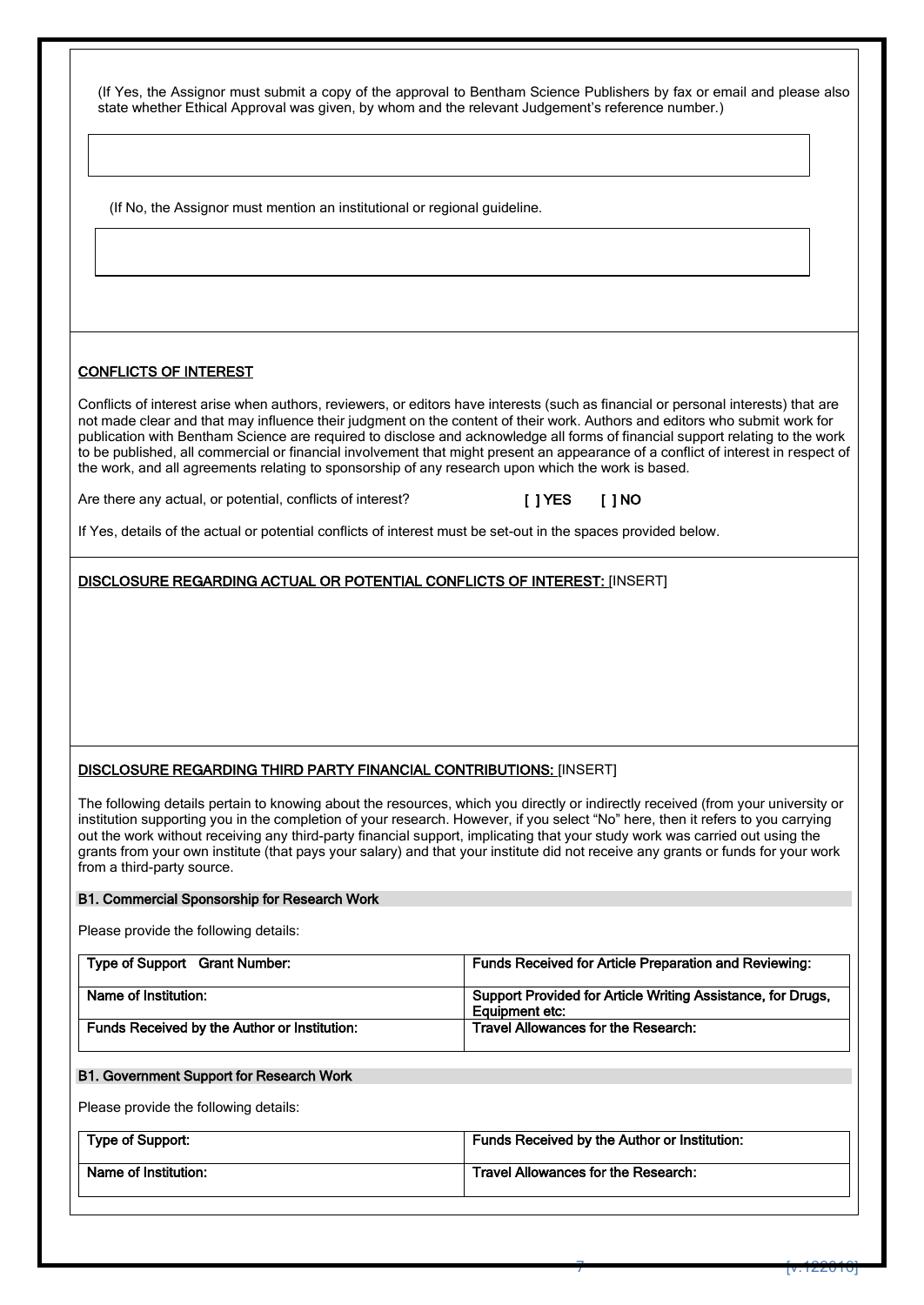#### LANGUAGE AND EDITING:

Does Assignor require assistance in having the English grammar and style of the Work checked and improved by Bentham Science?

### [ ] YES [ ] NO

If Yes, Bentham Science will provide a quote in respect of the same.

#### US GOVERNMENT EMPLOYEES / CONTRACTORS

Was any Author a US government employee when the Work was created? [ ] YES [ ] NO

(If Yes, the relevant Author/s must each execute and submit to Bentham Science, using Bentham Science's form letter, the supplemental terms applicable to the Author.)

Was Author an independent contractor to the US government when the work was created?

### [ ] YES [ ] NO

(If Yes, the relevant Author/s must each execute and submit to Bentham Science, using Bentham Science's form letter, the supplemental terms applicable to the Author.)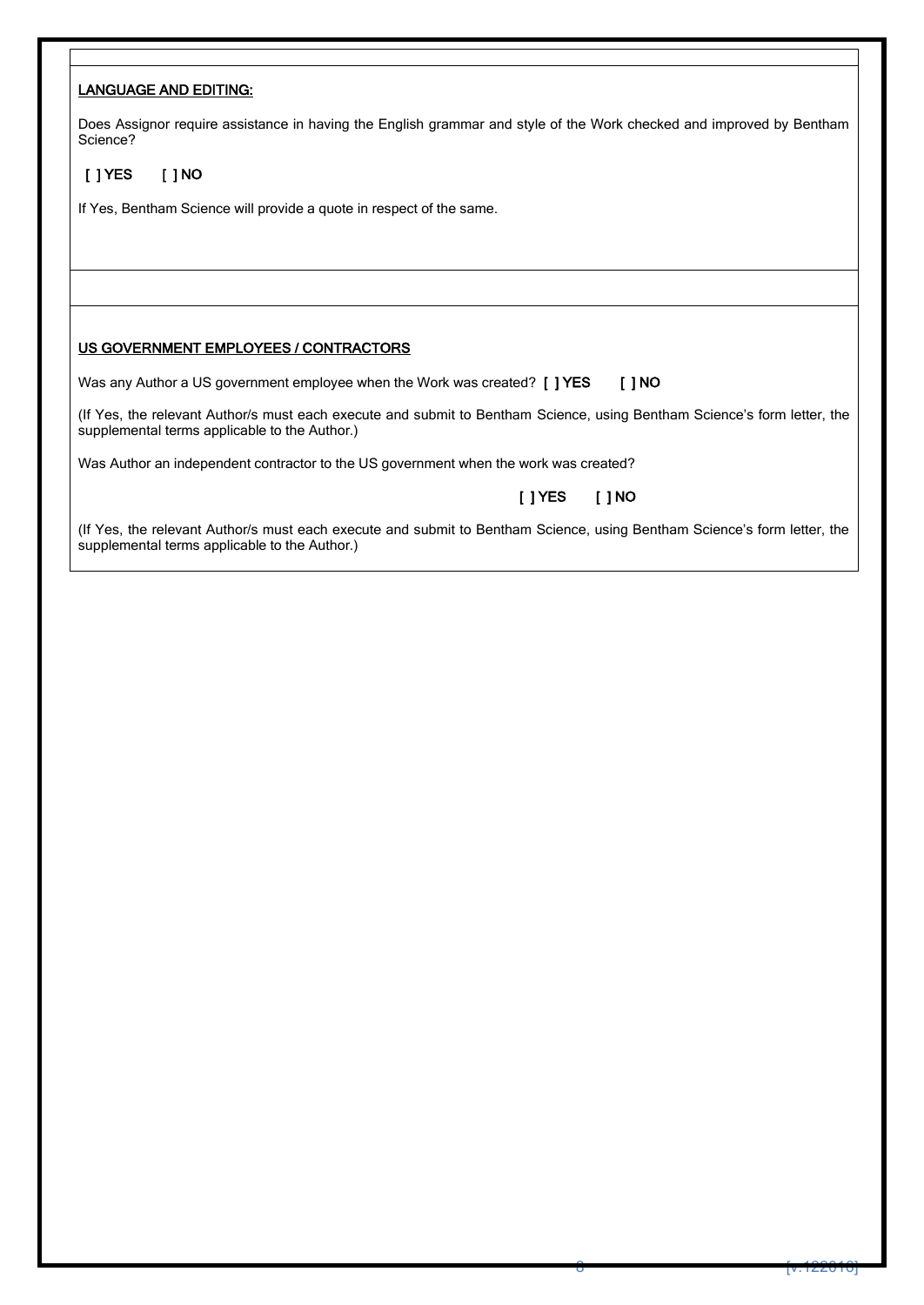# SCHEDULE 3: ALL AUTHORS

| (include Principal/Corresponding Author details; add spaces for additional authors if required)                                                                                                                                                  |
|--------------------------------------------------------------------------------------------------------------------------------------------------------------------------------------------------------------------------------------------------|
| <b>Author contribution:</b>                                                                                                                                                                                                                      |
| Please specify the contribution of each author to the paper, e.g. study concept or design, data collection, data analysis or<br>interpretation, writing the paper, others, who have contributed in other ways, should be listed as contributors. |
| <b>NAME:</b>                                                                                                                                                                                                                                     |
| <b>AFFILIATION:</b>                                                                                                                                                                                                                              |
| <b>EMAIL:</b>                                                                                                                                                                                                                                    |
| AUTHOR CONTRIBUTION: $\bigcirc$ Study Concept or Design $\bigcirc$ Data Collection $\bigcirc$ Data Analysis or Interpretation                                                                                                                    |
| $\bigcirc$ Writing the Paper $\bigcirc$ Others _______________________                                                                                                                                                                           |
| <b>ORCID:</b>                                                                                                                                                                                                                                    |
| We agree to the terms as set out in the Agreement.                                                                                                                                                                                               |
|                                                                                                                                                                                                                                                  |
| NAME:                                                                                                                                                                                                                                            |
| <b>AFFILIATION:</b>                                                                                                                                                                                                                              |
| <b>EMAIL:</b>                                                                                                                                                                                                                                    |
| AUTHOR CONTRIBUTION: $\bigcirc$ Study Concept or Design $\bigcirc$ Data Collection $\bigcirc$ Data Analysis or Interpretation                                                                                                                    |
|                                                                                                                                                                                                                                                  |
| <b>ORCID:</b>                                                                                                                                                                                                                                    |
| We agree to the terms as set out in the Agreement.                                                                                                                                                                                               |
| Signed by: ___________                                                                                                                                                                                                                           |
| NAME:                                                                                                                                                                                                                                            |
| <b>AFFILIATION:</b>                                                                                                                                                                                                                              |
| <b>EMAIL:</b>                                                                                                                                                                                                                                    |
| AUTHOR CONTRIBUTION: $\bigcirc$ Study Concept or Design $\bigcirc$ Data Collection $\bigcirc$ Data Analysis or Interpretation                                                                                                                    |
| $\bigcirc$ Writing the Paper $\bigcirc$ Others _______________________                                                                                                                                                                           |
| <b>ORCID:</b>                                                                                                                                                                                                                                    |
| We agree to the terms as set out in the Agreement.                                                                                                                                                                                               |
|                                                                                                                                                                                                                                                  |
|                                                                                                                                                                                                                                                  |
|                                                                                                                                                                                                                                                  |
|                                                                                                                                                                                                                                                  |
|                                                                                                                                                                                                                                                  |
|                                                                                                                                                                                                                                                  |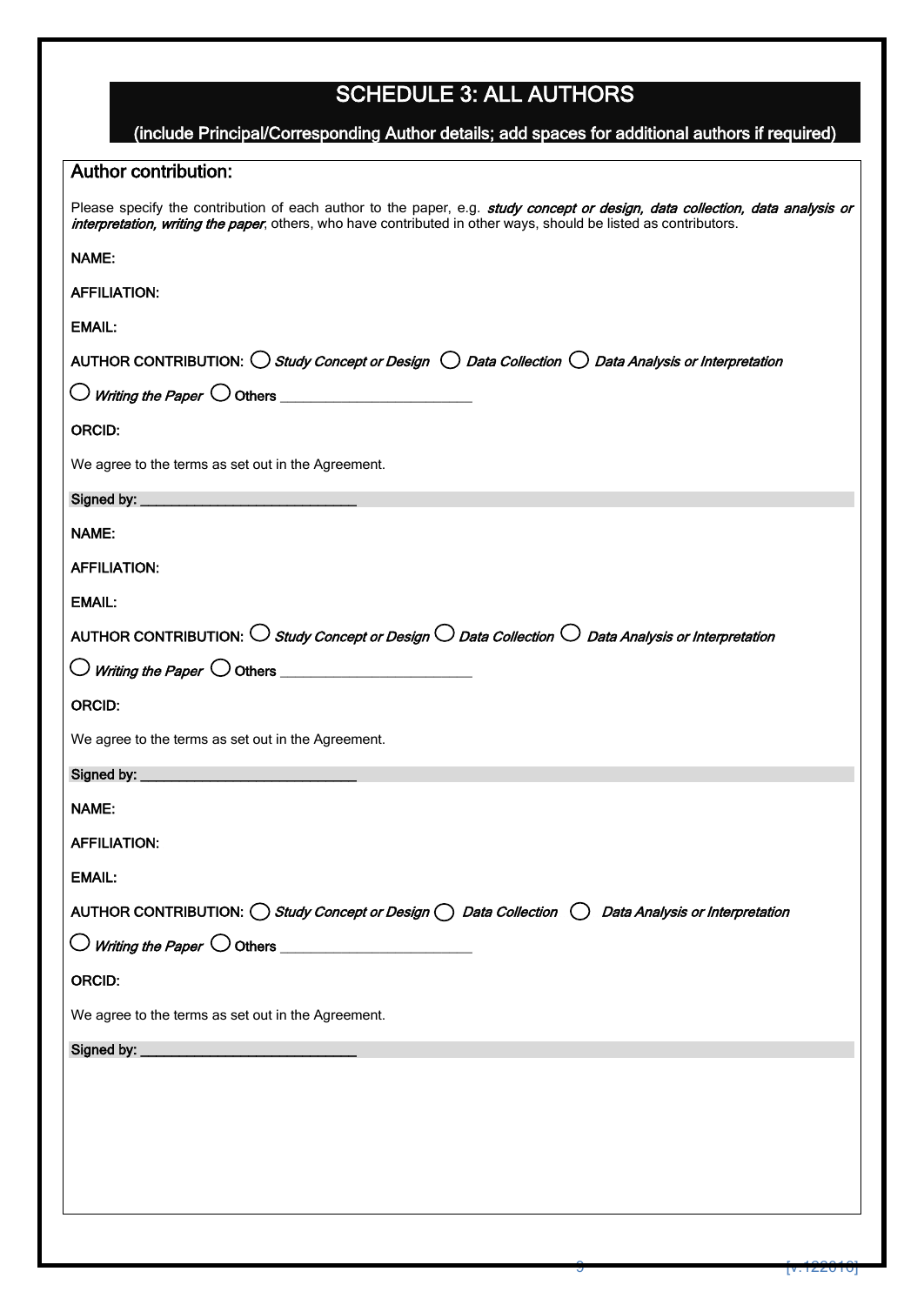| NAME:                                                                                                                         |
|-------------------------------------------------------------------------------------------------------------------------------|
| <b>AFFILIATION:</b>                                                                                                           |
| <b>EMAIL:</b>                                                                                                                 |
| AUTHOR CONTRIBUTION: $\bigcirc$ Study Concept or Design $\bigcirc$ Data Collection $\bigcirc$ Data Analysis or Interpretation |
| $\bigcirc$ Writing the Paper $\bigcirc$ Others _________________________                                                      |
| ORCID:                                                                                                                        |
| We agree to the terms as set out in the Agreement.                                                                            |
|                                                                                                                               |
| NAME:                                                                                                                         |
| <b>AFFILIATION:</b>                                                                                                           |
| <b>EMAIL:</b>                                                                                                                 |
| AUTHOR CONTRIBUTION: $\bigcirc$ Study Concept or Design $\bigcirc$ Data Collection $\bigcirc$ Data Analysis or Interpretation |
|                                                                                                                               |
| ORCID:                                                                                                                        |
| We agree to the terms as set out in the Agreement.                                                                            |
|                                                                                                                               |
| NAME:                                                                                                                         |
| <b>AFFILIATION:</b>                                                                                                           |
| <b>EMAIL:</b>                                                                                                                 |
| AUTHOR CONTRIBUTION: O Study Concept or Design O Data Collection O Data Analysis or Interpretation                            |
| $\bigcirc$ Writing the Paper $\bigcirc$ Others __________________________                                                     |
| ORCID:                                                                                                                        |
| We agree to the terms as set out in the Agreement.                                                                            |
|                                                                                                                               |
|                                                                                                                               |
|                                                                                                                               |
|                                                                                                                               |
|                                                                                                                               |
|                                                                                                                               |
|                                                                                                                               |
|                                                                                                                               |
|                                                                                                                               |
|                                                                                                                               |
|                                                                                                                               |